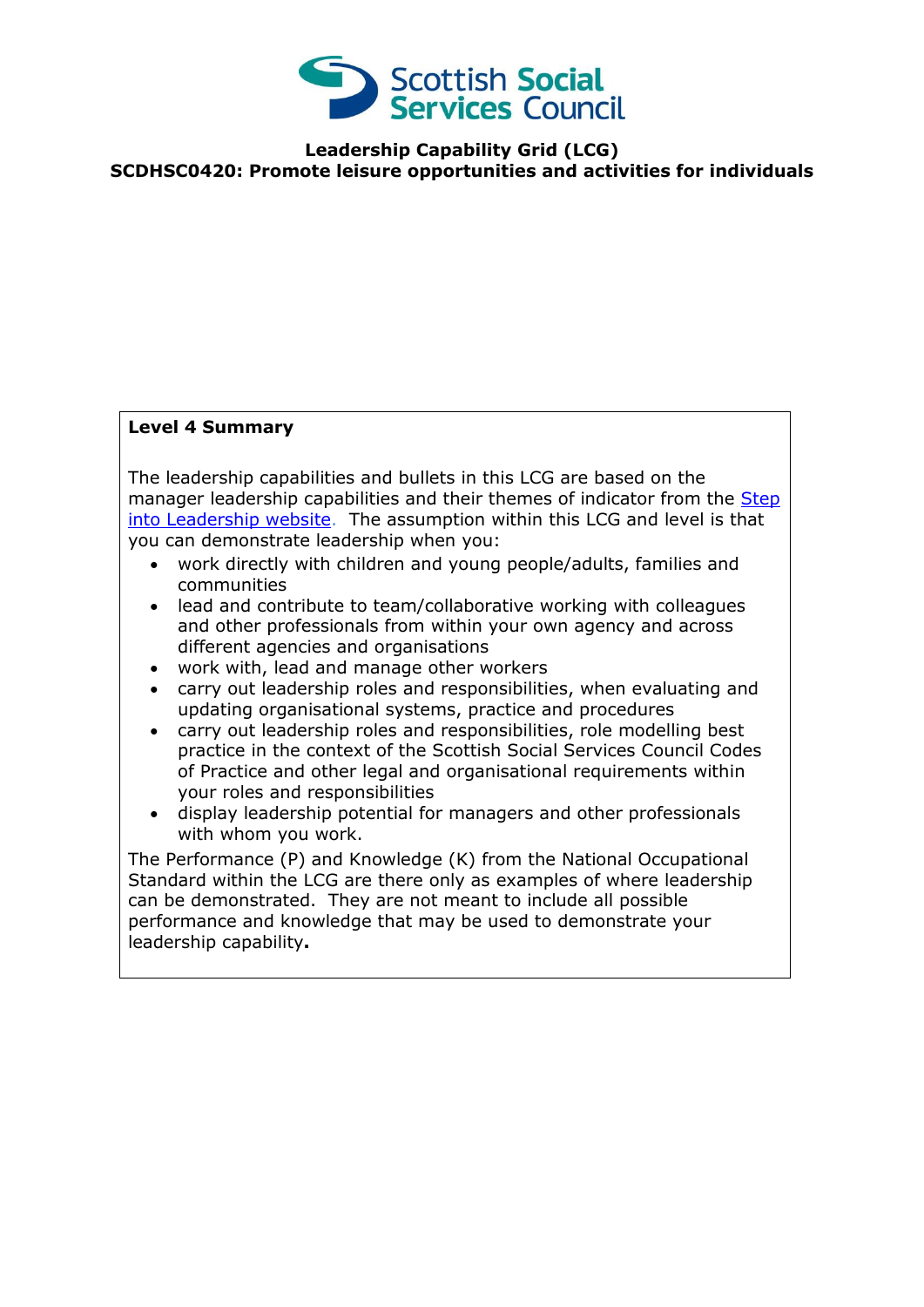

## **Leadership Capability Grid (LCG) SCDHSC0420: Promote leisure opportunities and activities for individuals**

| Leadership<br>capabilities         | When promoting leisure opportunities and activities you can<br>demonstrate leadership capabilities by:                                                                                                                                                                                                                                                                                                                                                                                                                                                                                                                                                                                                                                                                                                                                     |
|------------------------------------|--------------------------------------------------------------------------------------------------------------------------------------------------------------------------------------------------------------------------------------------------------------------------------------------------------------------------------------------------------------------------------------------------------------------------------------------------------------------------------------------------------------------------------------------------------------------------------------------------------------------------------------------------------------------------------------------------------------------------------------------------------------------------------------------------------------------------------------------|
| <b>Vision</b>                      | Providing a vision for those with whom you work and your organisation<br>when you:<br>• See how best to make a difference when identifying $(P1-3, 17-20, 25, 27)$ ;<br>$K1-5, 11, 16, 24-25, 35-39)$<br>Communicate and promote ownership of the vision when seeking extra<br>$\bullet$<br>support ( $P$ 4,6,28; K20), working with others ( $P$ 28) and recording and<br>reporting (P27-37,43,46; K43-46)<br>Promote public service ethos through active participation and<br>$\bullet$<br>personalisation (P1,2,7,8,11,13,14,15,20-26, K1-5,11,13-19,28,30),<br>when working others and when recoding and reporting (P27-37)<br>Thinking and planning strategically when demonstrating knowledge and<br>$\bullet$<br>practice of organisational, local and national policies and procedures<br>(P26, 27, 32, 37; K6, 8-9, 26-27, 32-34) |
| Self-<br>leadership                | Displaying self-leadership when you:<br>• Demonstrate and adapt leadership in response to changing needs and<br>preferences ( $P5,16,20,35-36$ ; K23) and overcoming barriers ( $P20$ )<br>Improve own leadership by seeking advice (P4,6,36; K20,23)<br>$\bullet$<br>Enabling intelligent risk taking when communicating with difficult,<br>$\bullet$<br>complex and sensitive issues ( $P$ 21-26; K15,40-41) and protecting<br>yourself (K31)<br>Demonstrate and promote resilience when adapting practice and<br>$\bullet$<br>overcoming barriers (P5,16,18,20,35-36; K3,4,19,30)<br>Challenge discrimination and oppression ( $P20$ ; K1,4)<br>$\bullet$                                                                                                                                                                               |
| <b>Motivating</b><br>and inspiring | Motivating and inspiring others when you:<br>• Inspire people by personal example ( $P10,28$ ; K14-20)<br>Recognise and value the contribution of others ( $P4,6,36$ ; K9-10,20)<br>$\bullet$<br>• Support the creation of a learning and performance culture ( $P4, 6, 8, 18$ ,<br>20,23,25,27-28,31; K16-20,23,39)                                                                                                                                                                                                                                                                                                                                                                                                                                                                                                                       |
| <b>Empowering</b>                  | Empowering people when you:<br>Enable leadership at all levels (P1,2,4,6-7,20,21,25,27,31; K8-9,16-20)<br>Driving the creation of a knowledge and management culture by<br>seeking and providing information to enable understanding<br>$(P4, 6, 8, 25, 31, 33 - 36; K16 - 20, 23, 39)$<br>Promote professional autonomy (P1-3,17-20,25,27; K16-20,23-25)<br>Involve people in development and improvement (P20; K16-20)                                                                                                                                                                                                                                                                                                                                                                                                                   |